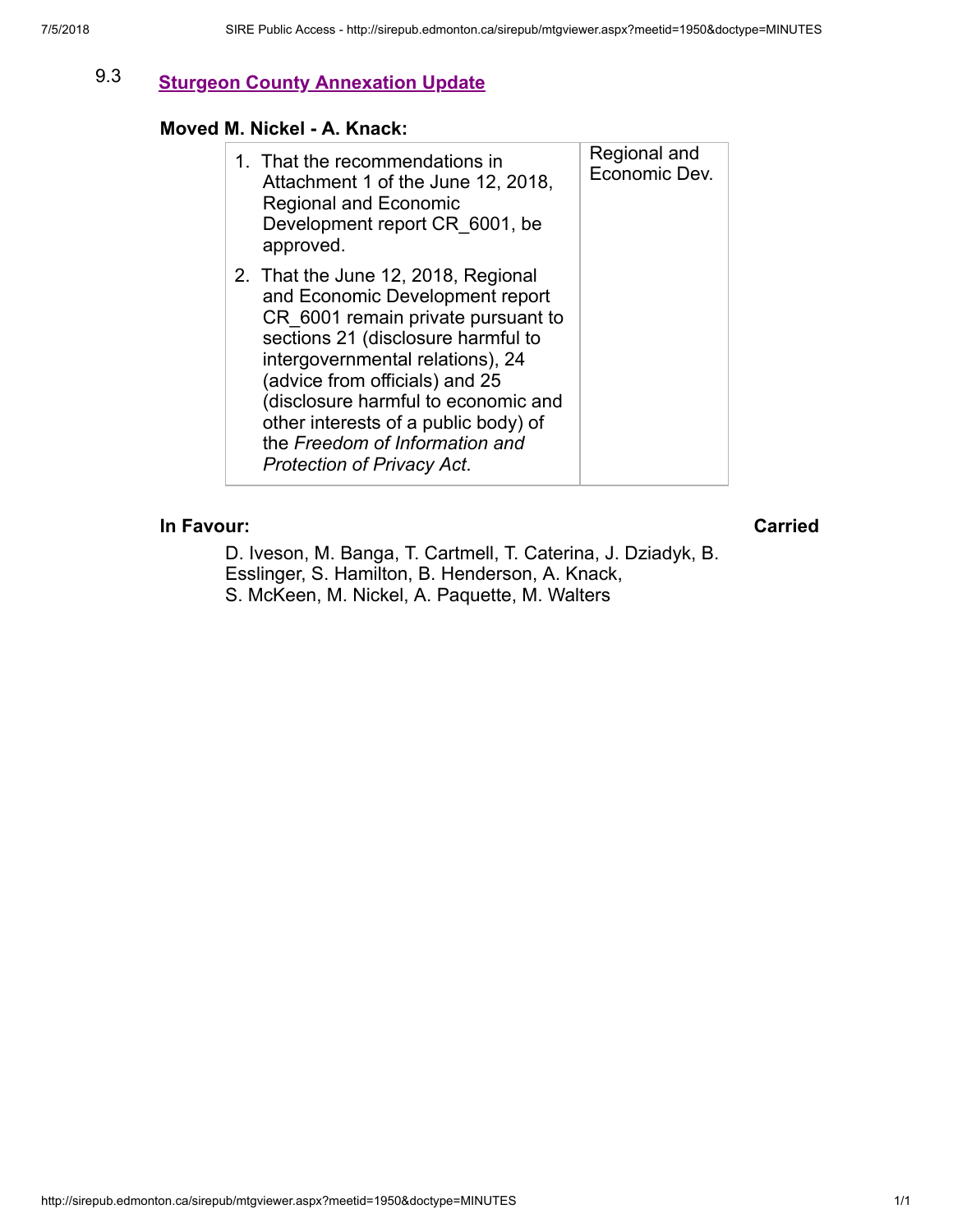# Attachment 1 - Recommendation

- 1. That the annexation area and annexation conditions presented in the June 12, 2018, Regional and Economic Development report CR\_6001, be approved.
- 2. That Administration make an annexation application to the Municipal Government Board in accordance with the annexation area and annexation conditions presented in the June 12, 2018, Regional and Economic Development report CR\_6001.
- 3. That Mayor Don Iveson, on behalf of City Council, sign the annexation agreement with Sturgeon County, as set out in Attachment 2 of the June 12, 2018, Regional and Economic Development report CR\_6001.
- 4. That Attachment 2 of the June 12, 2018, Regional and Economic Development report CR 6001 be made public after the annexation agreement has been announced.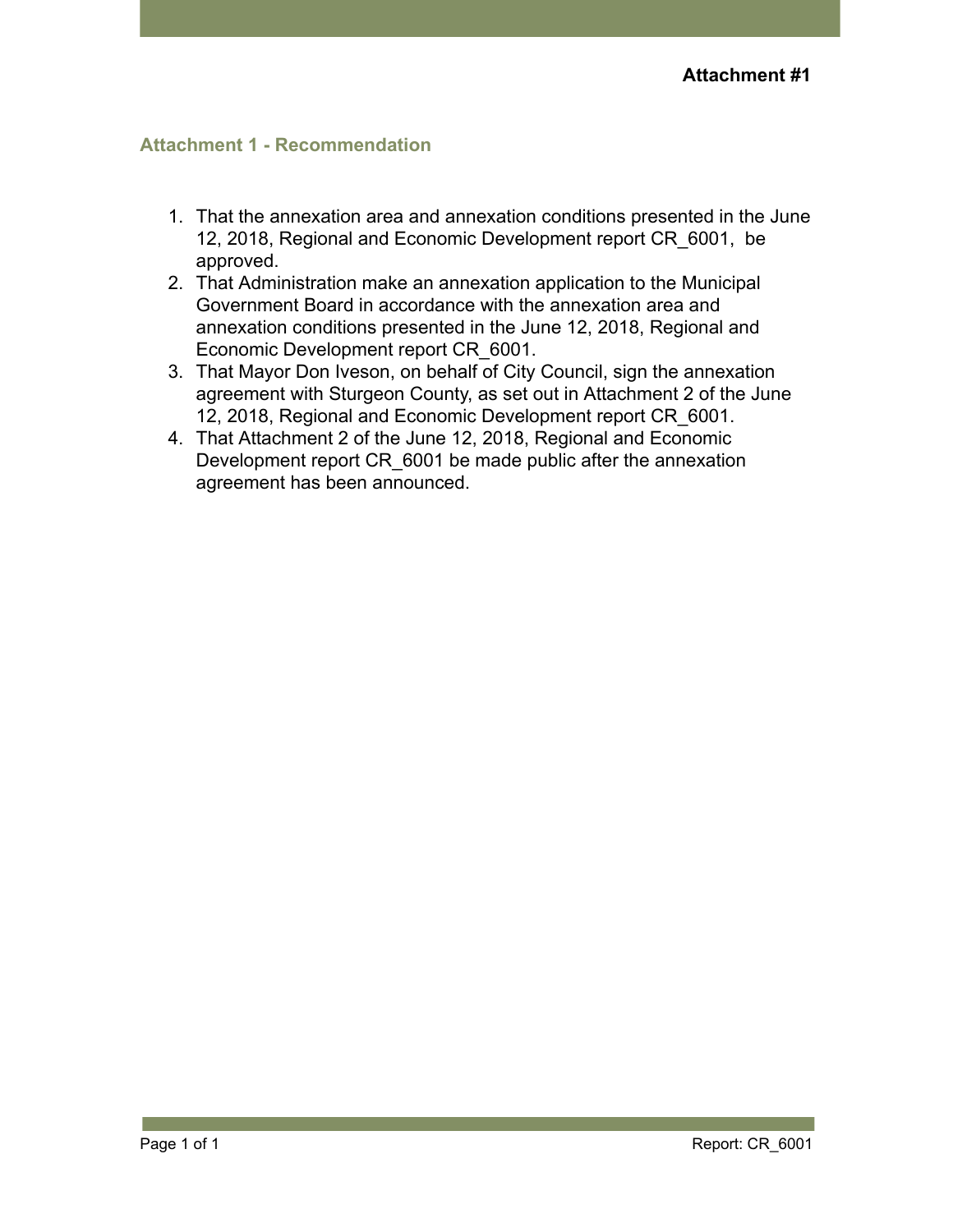#### **N. Comeau MOVED:**

**Motion 177/18: That the Mayor be authorized to submit the Agricultural Engagement Strategy Report findings (Sections 1.0 through 3.0) to the Edmonton Metropolitan Region Board, as part of requested input towards Phase I of the Regional Agricultural Master Plan development process.**

#### **CARRIED UNANIMOUSLY**

For:6 - A. Hnatiw, D. Derouin, S. Evans, W. Bokenfohr, N. Comeau, and K. Shaw

**W. Bokenfohr MOVED:**

**Motion 178/18: That the Sturgeon County Strategic Plan be amended to clearly reference support for the agriculture sector as a community and Council priority, and as a key component of the County's brand identity. CARRIED UNANIMOUSLY**

- For:6 A. Hnatiw, D. Derouin, S. Evans, W. Bokenfohr, N. Comeau, and K. Shaw
- **D.6** Closed Session Legal Land Matter \*\*\*In accordance with Sections 23 and 24 of the Freedom of Information and Protection of Privacy Act\*\*\*

Presented by Travis Peter, Manager, Community and Regional Planning Services, and Michael Klassen, Senior Community Planner, Community and Regional Planning Services.

## **W. Bokenfohr MOVED:**

**Motion 179/18: That Council move to a Closed Session at 5:50 p.m. to discuss Item D.6, in accordance with Sections 23 and 24 of the Freedom of Information and Protection of Privacy Act.**

## **CARRIED UNANIMOUSLY**

For:6 - A. Hnatiw, D. Derouin, S. Evans, W. Bokenfohr, N. Comeau, and K. Shaw